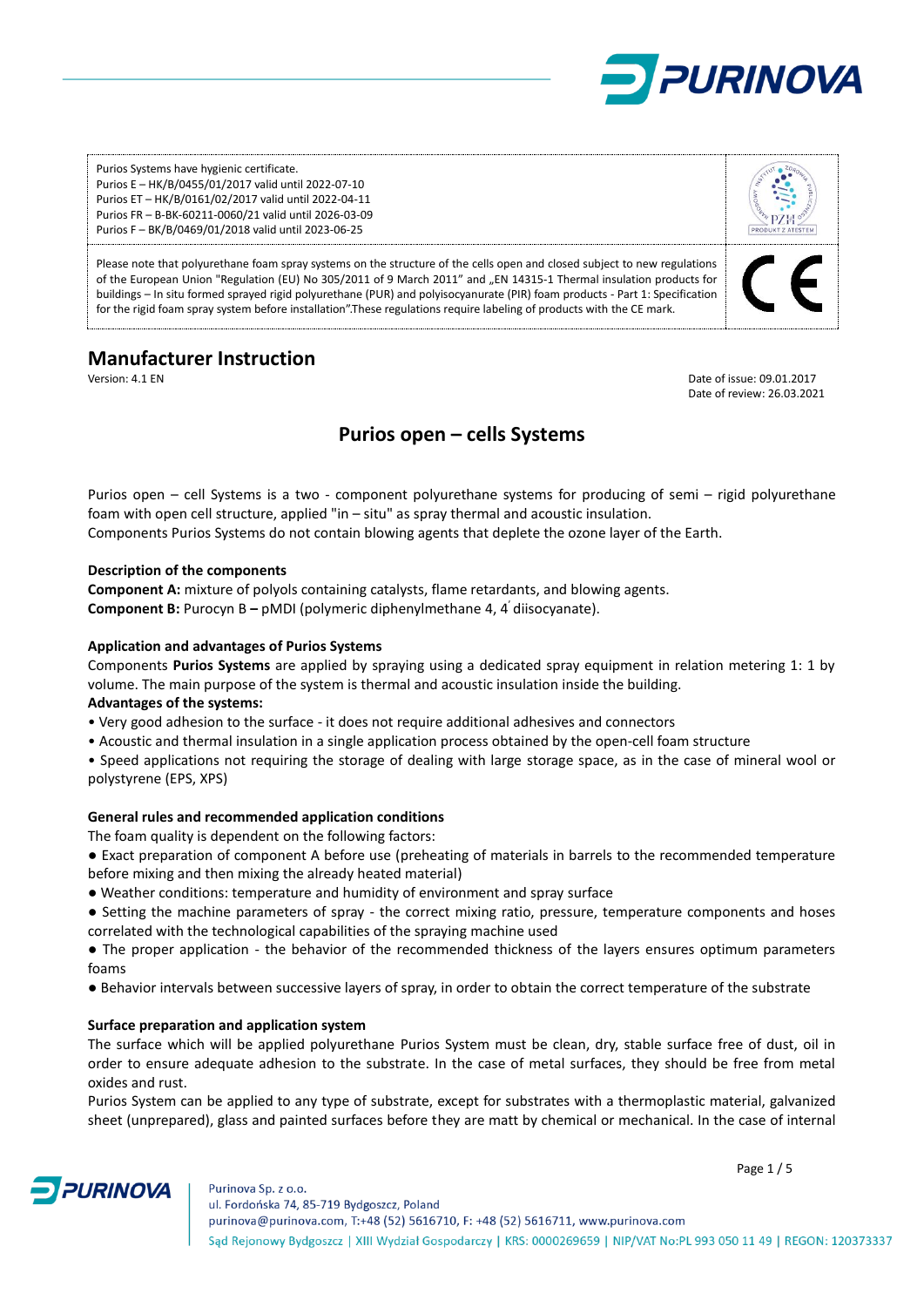

systems, secure windows and movable and immovable property which may become dirty during application. **Note: Regardless of the type of substrate is encouraged to try adhesion of polyurethane foam to the surface.**

**Note:** Before starting the application is recommended to check the accuracy of the machine and system parameters by performing spray foam panel (e.g. OSB, gypsum - cardboard, cardboard), excision samples with dimensions 150 x 150 x 150 mm to measure apparent density foam and comparison the results with the values declared in the Technical Information.

A vapor barrier is recommended when applying open-cell systems.

The material must be heated before mixing begins in order to increase its effectiveness. However, care must be taken not to overheat the components of the system as, particularly in the case of polyol, this can lead to delamination and subsequent loss of product quality.

We recommend the use of recirculation, heating bands and heating baskets to heat components of the system

### **The thickness of the spray**

The recommended thickness of the spay layer is controlled by choosing a suitable nozzle and the speed of the application and **should be in the range between 60 - 100 mm.** Keep in mind that the quality of the insulation is better, if the layers are applied comparable thickness. **One layer should not exceed the upper range of thickness** due to problems of heat release during the foaming reaction.

Too thick a layer may cause problems with heat generation during the foaming reaction, while too thin a layer may result in a higher density foam.

### **The impact of weather conditions on the system and application**

Keep in mind that the temperature of the components has a big impact on response times.

On the cold surface of the first layer react longer and the foam usually not reaches 100% of the thickness.

Accordingly, the surface of the first layer is heated surface so that the next layer has increased accordingly. Too hot surface will appear problems with the adhesion of foam to the substrate.

Therefore, it is important to pay attention to the recommended surface temperature applications.

#### **RECOMMENDED IN THE APPLICATION**

| <b>TEMPERATURE</b>                                              |                 |  |  |  |
|-----------------------------------------------------------------|-----------------|--|--|--|
| Temperature components to the application (in barrels)          | $25 °C - 30 °C$ |  |  |  |
| The minimum surface temperature                                 | $15^{\circ}$ C  |  |  |  |
| The maximum surface temperature                                 | 40 °C           |  |  |  |
| The recommended range of surface temperature                    | $15 °C - 25 °C$ |  |  |  |
| Minimum ambient temperature (where is an application)           | $15^{\circ}$ C  |  |  |  |
| Recommended ambient temperature range (where is an application) | $20 °C - 30 °C$ |  |  |  |
|                                                                 |                 |  |  |  |
| <b>HUMIDITY</b>                                                 |                 |  |  |  |
| Relative humidity of air                                        | max. 60 %       |  |  |  |
| Relative humidity (measured at surface):                        |                 |  |  |  |
| Cardboard - gypsum plate                                        | $4,5 - 7,0 %$   |  |  |  |
| Semipermeable membrane *                                        | $0 - 0.5 %$     |  |  |  |
| Corrugated cardboard                                            | $4 - 7%$        |  |  |  |
| Wood construction according to EC5**                            | 12 % ***        |  |  |  |
| Concrete (after aging for 28 days)                              | $5 - 6%$        |  |  |  |

\* Semipermeable membrane - refer to the manufacturer's instructions

\*\* Polish Standard PN-EN 1995-1-1:2010 "Eurocode 5 Design of wooden structures Part 1-1: General principles and



Page 2 / 5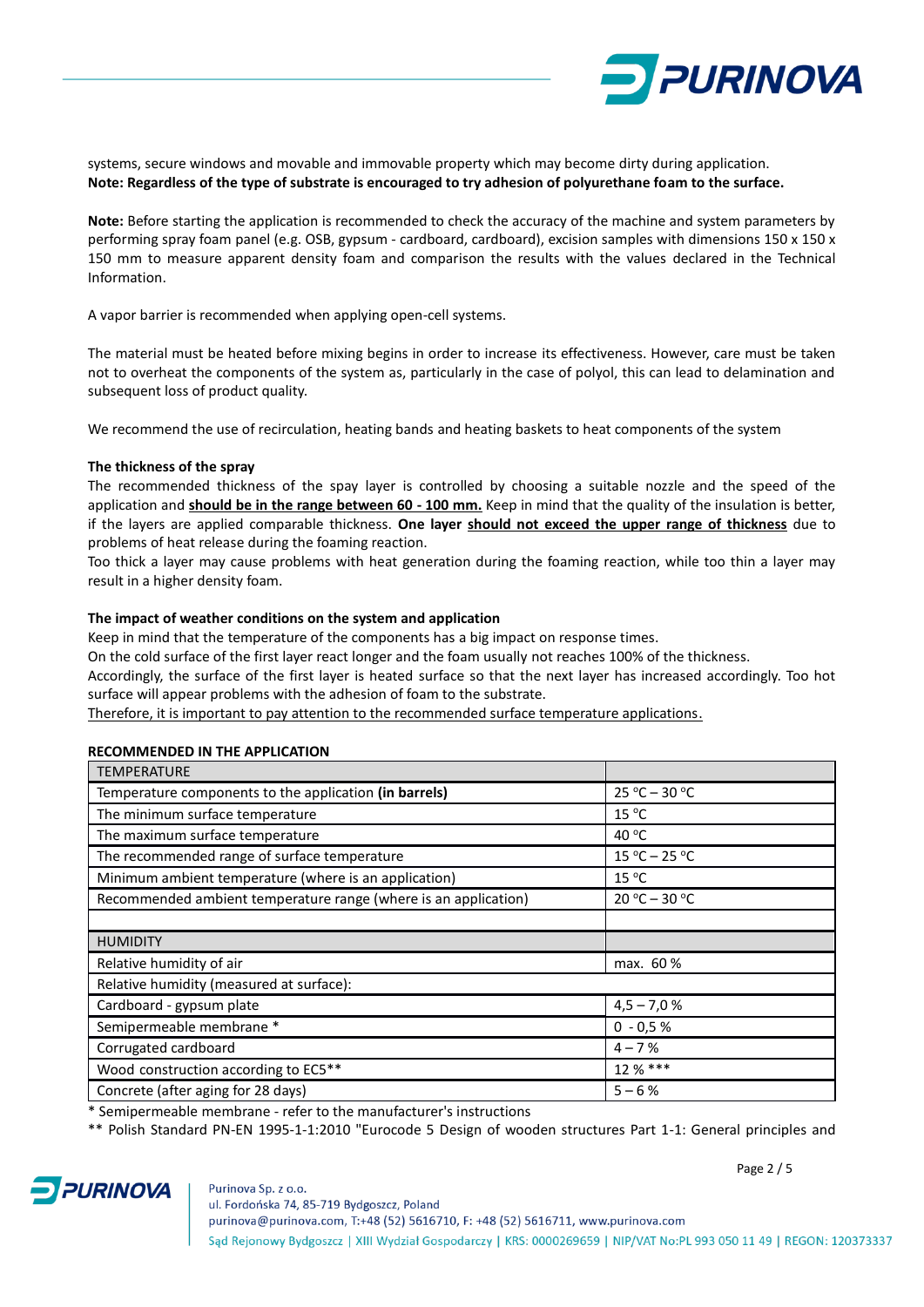

rules for buildings"; National Annex NA 8.1 Moisture content of solid wood used for structural elements should not exceed: a) 18% in structures protected against moisture

\*\*\* For open-cell products of Purios series we recommend moisture content of the wood surface of 12% as it ensures the highest level of adhesion to the substrate and the best physical and mechanical parameters of ready foam.

Spraying in accordance with the guidelines of standard EC5, annex NA 8.1 item a) is acceptable; however, each time the applicator is obliged to perform a test spraying and check whether proper adhesion to the substrate is maintained. In the case of lack of adhesion, dry the substrate to a level allowing full adhesion of the Purios system to the substrate.

#### **RECOMMENDED PARAMETERS SPRAY**

| TEMPERATURE HEATING BLOCKS | $40 - 60 °C$                            |
|----------------------------|-----------------------------------------|
| TEMPERATURE HOSE           | $40 - 60 °C$                            |
| <b>WORKING PRESSURE</b>    | 90 – 110 bar<br>permissible 70 -110 bar |

# **Please note that these are theoretical values and parameters depend on the outside conditions. During the execution of the application should be corrected according to the changing external conditions.**

When using a low working pressure and at the same time a large mixing chamber, there is a danger of a significant deterioration in the mixing of the components, resulting in a foam of reduced quality.

Note also the relative humidity of the air (max. 60%), especially for applications in confined spaces. Too high humidity adversely affects foam quality and adhesion to the surface. The relationship between air temperature and relative humidity is shown in **Table 1.**

Mixing of the material during operation should be done at a slow speed of the mixer to prevent excessive aeration.

After the end of the application is required period seasoning foam 48 h and time of airing investments 48 h in the conditions of carrying out the application. During this time, it is forbidden to cutting, grinding foam. During the seasoning foam should provide conditions similar to the conditions under which conducted the application (temperature and humidity of the application).

# **Mixing ratio**

Preserve the stability of the mixing ratio during operation is very important for the quality and stability of the resulting foam.

Note: Before start working, it is recommended to check the correct operation of the machine by performing the spray test while observing the correct operation of the machine. A large pressure differential component (over 10% between the components) during spraying may indicate problems with the machine spray - is required the intervention of service - in this case, it is prohibited to continue the work until the removal of the cause.

**Note:** Due to the possibility of delamination of the component A in a barrel, in order to achieve optimum parameters of foam is necessary to the thorough mixing just before the start of spraying. The polyol should be stirred in the container provided, mechanical stirring until a homogeneous throughout the volume of liquid in the barrel. Heating the raw materials in the barrel greatly improves the quality of mixing of the ingredients.

#### **Safety rules**

**PURINOVA** 

Purios Systems for correct use does not pose a threat to human life and health.

Avoid contact of components with skin and eyes. During the application used clothing and gloves, use face protection and breathing apparatus.

All personal protective equipment should be used already during material preparation, execution works as well as after work completion, e.g. when rolling up the equipment, cleaning the spraying site and any other activities performed in

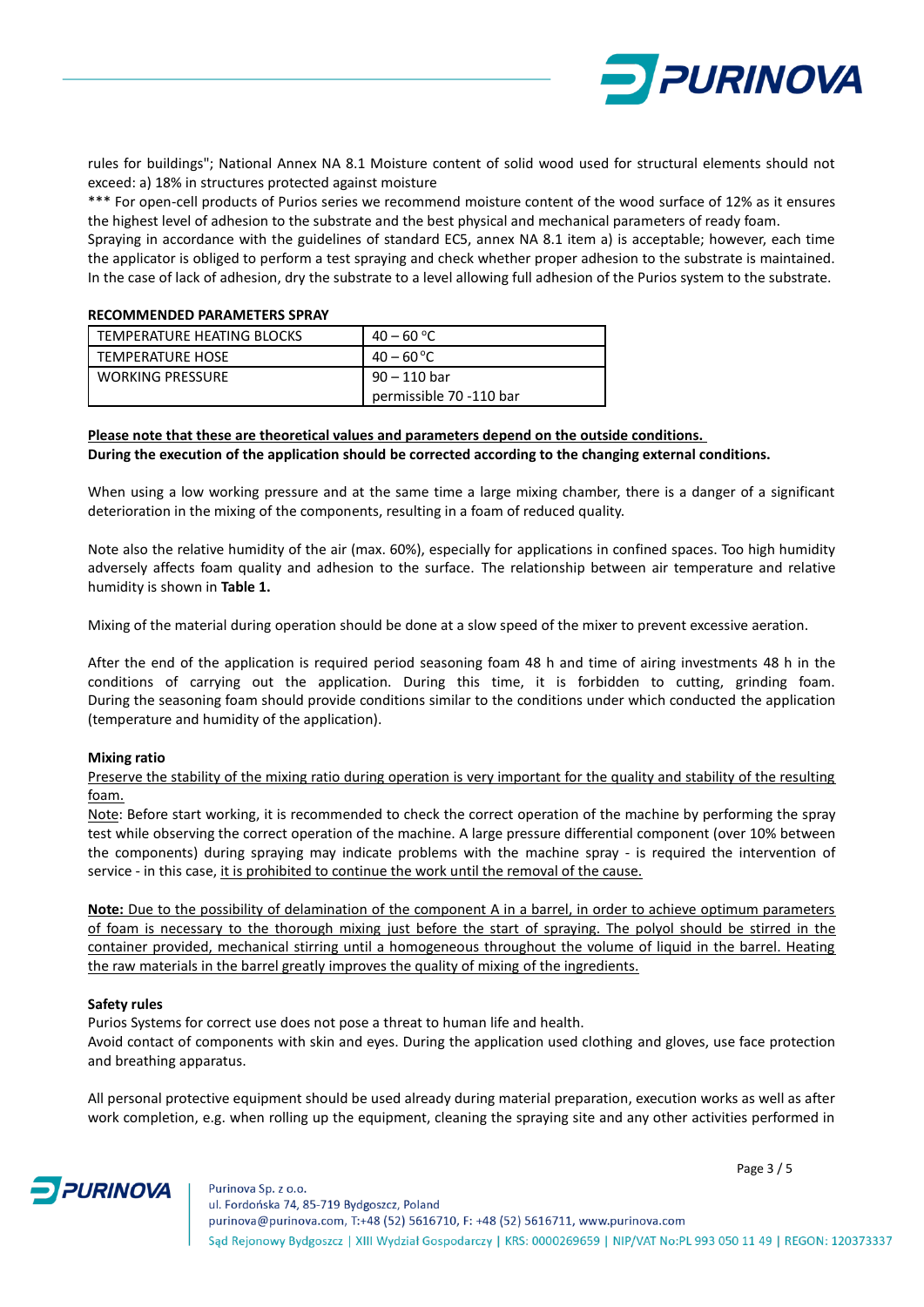

this environment with still increased concentration of gases.

Pay particular attention to regular replacement of filters in protective masks - in accordance with the manufacturers' recommendations.

Before working with the Purios System refer to the content and adhere to the recommendations contained in Material Safety Data Sheet, Declaration of Performance and Information Technology.

**In case of doubt, or when disturbing adverse events during application, discontinue use and contact the manufacturer of the system.**

**The above recommendations are guidelines for companies implementing applications.**

**Purinova is not responsible for the preparation of the substrate prior to spraying, the processing and application of foam and the protective coating applied.**



Purinova Sp. z o.o. ul. Fordońska 74, 85-719 Bydgoszcz, Poland purinova@purinova.com, T:+48 (52) 5616710, F: +48 (52) 5616711, www.purinova.com Sąd Rejonowy Bydgoszcz | XIII Wydział Gospodarczy | KRS: 0000269659 | NIP/VAT No:PL 993 050 11 49 | REGON: 120373337

Page 4 / 5